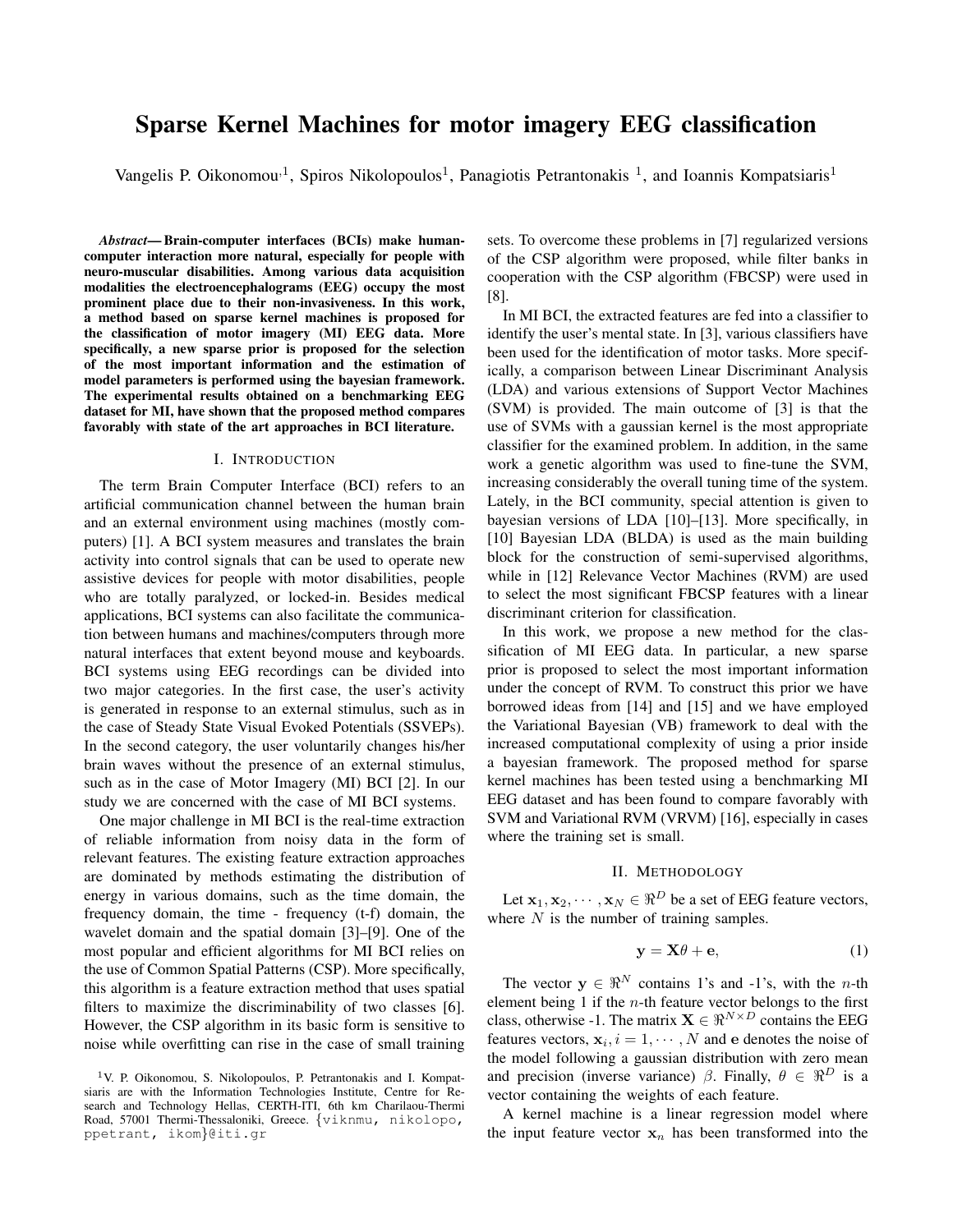kernelized feature vector  $\phi(\mathbf{x}_n)$  through the use of a kernel function  $\kappa(\cdot, \cdot)$  [17],

$$
\phi(\mathbf{x}_n) = [\kappa(\mathbf{x}_n, \mu_1), \kappa(\mathbf{x}_n, \mu_2), ..., \kappa(\mathbf{x}_n, \mu_K)] \quad (2)
$$

where  $\mu_k$  is a set of K prototypes. The choice of prototypes is crucial for the subsequent analysis. One approach is to find clusters in the data and then to assign one prototype per cluster center. A more simple approach is to make each example  $x_i$  be a prototype, so we get

$$
\phi(\mathbf{x}_n) = [\kappa(\mathbf{x}_n, \mathbf{x}_1), \kappa(\mathbf{x}_n, \mathbf{x}_2), ..., \kappa(\mathbf{x}_n, \mathbf{x}_N)] \tag{3}
$$

We can see that we have as many parameters as data points. However, we can use a sparse prior for regression weights to efficiently select a subset of the training examples. Then, after applying Eq. (3) the linear model of Eq. (1) can be employed. However, the design matrix  $X$  contains the kernelized feature vectors of EEG data. More specifically, the linear regression takes the following form:

$$
y = \Phi w + e,\tag{4}
$$

where the matrix  $\mathbf{\Phi} \in \mathbb{R}^{N \times N}$  contains the kernelized features vectors of EEG data and e denotes the noise of the model following a gaussian distribution with zero mean and precision (inverse variance)  $\beta$ . Finally,  $\mathbf{w} \in \mathbb{R}^N$  is a vector containing the regression weights.

### *A. Sparse Bayesian Learning*

Sparsity is a very helpful property since the processing is faster in a sparse representation where few coefficients reveal the information we are looking for. Hence, sparse priors help us to determine the model order in an automatic way and reduce its complexity. More specifically, the weights w are treated as a random variable with Gaussian prior of zero mean and variance  $a_i^{-1}$  for each element in the vector w:

$$
p(\mathbf{w}|\mathbf{a}) = \mathcal{N}(\mathbf{w}|0, \mathbf{\Lambda}) = \prod_{i=1}^{N} \mathcal{N}(w_i|0, a_i^{-1}),
$$
 (5)

where  $N$  is the symbol for Gaussian distribution. In Sparse Bayesian Learning literature, a common approach is to assume that the covariance matrix  $\Lambda$  is a diagonal matrix with elements  $a_i^{-1}$ ,  $i = 1, \dots, D$ . Each parameter  $a_i$ , which controls the prior distribution of the parameters w, follows a Gamma distribution, so the overall prior over all  $a_i$ is a product of Gamma distributions given by:  $p(\mathbf{a}) =$  $\prod_{i=1}^{D} Gamma(a_i; b_a, c_a)$ . This hierarchical prior over w is well known for its sparse properties [14], [17] and this approach was adopted in [12]. In our study we change the above prior by introducing one more parameter. More specifically, we assume that the covariance matrix  $\Lambda$  is a diagonal matrix with elements  $a_i^{-1} \lambda_i^{-1}, i = 1, \dots, N$ . In our analysis, parameters  $\lambda_i$  are assumed known and deterministic quantities. Now the prior distribution of weights is given by:

$$
p(\mathbf{w}|\mathbf{a};\boldsymbol{\lambda}) = \mathcal{N}(\mathbf{w}|0,\boldsymbol{\Lambda}) = \prod_{i=1}^{N} \mathcal{N}(w_i|0, a_i^{-1}\lambda_i^{-1}),
$$

At this point it is worth to examine the marginal prior distribution of weight  $w_i$  by eliminating the hyperparameters  $a_i$ .

$$
p(w_i; \lambda_i) = \int p(w_i | a_i; \lambda_i) p(a_i) da_i
$$
  
= 
$$
\int \mathcal{N}(w_i | 0, a_i^{-1} \lambda_i^{-1}) Gamma(a_i; b_a, c_a) da_i
$$
  

$$
\propto \left(\frac{\lambda_i}{b_a}\right)^{1/2} \left[1 + \frac{\lambda_i w_i^2}{b_a}\right]^{-(c_a + 1/2)}
$$
(6)

Eq. 6 can be recognized as a Student-t distribution with zero mean, shape parameter  $c_a$  and scale parameter  $\frac{b_a}{\lambda_i}$ . We can see that parameter  $\lambda_i$  controls the scale of the Student-t distribution. In addition by adopting a procedure similar to [14] we can show that the weights have the improper prior  $p(w_i) \propto \frac{1}{\sqrt{1/2}}$  $\frac{1}{\lambda_i^{1/2} \cdot |w_i|}$ . Now, by setting  $\lambda_i \to 1/|w_i|$  we obtain  $p(w_i) \propto \frac{1}{|w_i|^{1/2}}$  which can be recognized as an extremely "sparse" prior.

The overall precision (inverse variance)  $\beta$  of the noise follows a Gamma distribution:  $p(\beta) = Gamma(\beta; b, c)$  $\frac{1}{\Gamma(c)} \frac{\beta^{(c-1)}}{b^c}$  $\frac{c-1}{b^c}$  exp  $\left\{-\frac{\beta}{b}\right\}$ , where b and c is the scale and the shape of the Gamma distribution, respectively. We use the Gamma distribution for the noise components for two reasons: First, this distribution is conjugate to the Gaussian distribution, which helps us in the derivation of closed form solutions, and second it places the positivity restriction on the overall variance and the scaling parameters.

So, the overall prior over model parameters  $\{w, a, \beta\}$  is given by:  $p(\mathbf{w}, \mathbf{a}, \beta; \boldsymbol{\lambda}) = p(\mathbf{w}|\mathbf{a}; \boldsymbol{\lambda}) \prod_{i=1}^{D} p(a_i)p(\beta)$ . The likelihood of the data is given by:

$$
p(\mathbf{y}|\mathbf{w}, \beta; \boldsymbol{\lambda}) = \frac{\beta^{\frac{N}{2}}}{(2\pi)^{\frac{N}{2}}} \cdot \exp\left\{-\frac{\beta}{2}(\mathbf{y} - \boldsymbol{\Phi}\mathbf{w})^T(\mathbf{y} - \boldsymbol{\Phi}\mathbf{w})\right\}(7)
$$

To apply the VB methodology [18] we need to define an approximate posterior based on one factorization over the parameters  $\{w, a, \beta\}$ . In our study we choose the following factorization:  $q(\mathbf{w}, \mathbf{a}, \beta; \boldsymbol{\lambda}) = q(\mathbf{w}|\mathbf{a}; \boldsymbol{\lambda}) \prod_{i=1}^{D} q(a_i)q(\beta)$ .

Applying the VB methodology, and taking into account the above factorization, the following posteriors are obtained:

$$
q(\mathbf{w}) = \mathcal{N}(\hat{\mathbf{w}}, \mathbf{C}_{\mathbf{w}}), \tag{8}
$$

$$
q(\beta) = Gamma(\beta; b', c'), \qquad (9)
$$

$$
q(\mathbf{a}) = \prod_{i=1}^{D} Gamma(a_i; b'_{a_i}, c'_{a_i}), \qquad (10)
$$

The moments of each distribution are calculated by apply-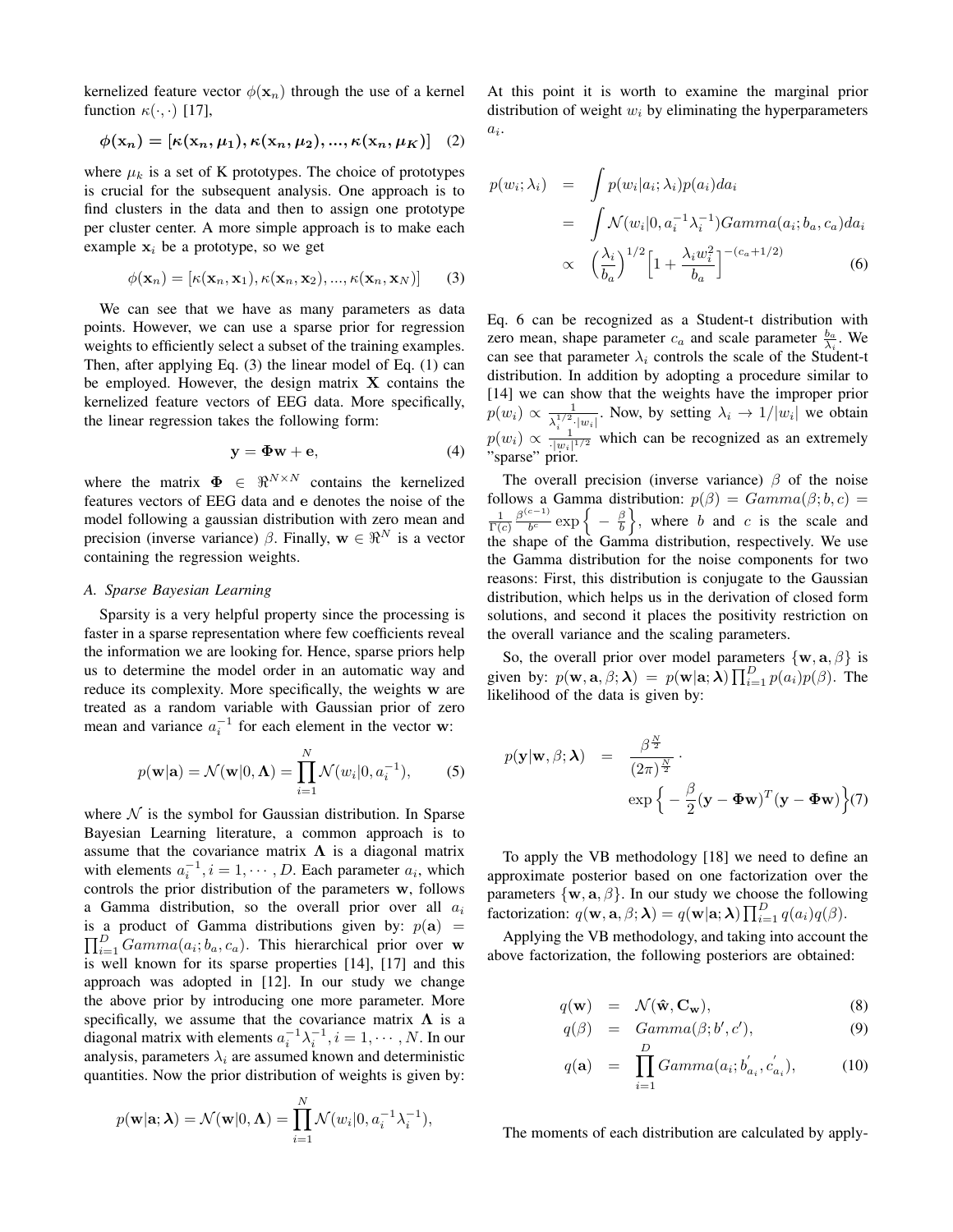ing iteratively the following equations until convergence:

$$
\mathbf{C}_{\mathbf{w}}^{(k+1)} = (\hat{\beta}^{(k)} \boldsymbol{\Phi}^T \boldsymbol{\Phi} + \hat{\mathbf{\Lambda}}^{(k+1)})^{-1},
$$
\n
$$
\hat{\mathbf{w}}^{(k+1)} = (\hat{\beta}^{(k)} \boldsymbol{\Phi}^T \boldsymbol{\Phi} + \hat{\mathbf{\Lambda}}^{(k+1)})^{-1} \hat{\beta} \boldsymbol{\Phi}^T \mathbf{y},
$$
\n(12)

$$
\hat{\mathbf{w}}^{(k+1)} = (\hat{\beta}^{(k)} \boldsymbol{\Phi}^T \boldsymbol{\Phi} + \hat{\mathbf{\Lambda}}^{(k+1)})^{-1} \hat{\beta} \boldsymbol{\Phi}^T \mathbf{y},\tag{12}
$$
\n
$$
1 \qquad \lambda_i^{(k+1)} \sum_{(\ell, \hat{\mathbf{w}}^{(k+1)})^2 + \mathbf{\Omega}^{(k+1)}(\ell, \hat{\mathbf{w}}^{(k+1)})} \mathbf{1}_{(1,2)}
$$

$$
\frac{1}{b_{a_i}^{(k+1)'} } = \frac{\lambda_i^{(k+1)}}{2} ((\hat{w}_i^{(k+1)})^2 + \mathbf{C}_{\mathbf{w}}^{(k+1)}(i,i)) + \frac{1}{b_a} (13)
$$

$$
c_{a_i}^{(k+1)'} = \frac{1}{2} + c_a, \tag{14}
$$

$$
\hat{a}_i^{(k+1)} = b_{a_i}^{(k+1)'} c_{a_i}^{(k+1)'},
$$
\n
$$
\hat{a}_i^{(k+1)} = \hat{a}_i^{(k+1)'} c_{a_i}^{(k+1)'} ,
$$
\n
$$
\hat{a}_i^{(k+1)} = \hat{a}_i^{(k+1)'} c_{a_i}^{(k+1)'} ,
$$
\n(15)

$$
\frac{1}{b_{\beta}^{(k+1)'}} = \frac{1}{2} (\mathbf{y} - \mathbf{\Phi} \mathbf{w}^{(k+1)})^T (\mathbf{y} - \mathbf{\Phi} \mathbf{w}^{(k+1)}) + \frac{1}{2} \mathbf{w}^{(k+1) + 1} (\mathbf{y} - \mathbf{\Phi} \mathbf{w}^{(k+1)})
$$

$$
tr(\mathbf{\Phi}^T \mathbf{\Phi} \mathbf{C}_{\mathbf{w}}^{(k+1)}) + \frac{1}{b},\tag{16}
$$

$$
c_{\beta}^{(k+1)'} = \frac{N}{2} + c,\tag{17}
$$

$$
\hat{\beta}^{(k+1)} = b_{\beta}^{(k+1)'} c_{\beta}^{(k+1)'}, \qquad (18)
$$

In the above equations the matrix  $\hat{\Lambda}^{(k+1)}$  is a diagonal matrix with  $\hat{a}_i^{(k)} \cdot \lambda_i^{(k+1)}$  in its main diagonal. The Eqs. (11) -(18) are applied iteratively until convergence. For  $\lambda_i^{(k+1)}$  we follow the considerations of [15] and we set them to  $\frac{1}{|\hat{w}_i^{(k)}|}$ . With respect to other similar approaches [14] we can observe the difference in Eqs. 12 and 13. More specifically, in our approach each parameter  $a_i$  is weighted by the corresponding parameter  $\lambda_i$ . Finally, when a new kernelized feature vector (test sample), z, arrives, we can classify it by the following criterion:  $\overline{0}$ 

$$
\hat{y} = \begin{cases} 1 & \text{if } \hat{\mathbf{w}}^T \mathbf{z} \le 0 \\ 2 & \text{if } \hat{\mathbf{w}}^T \mathbf{z} > 0 \end{cases}
$$
  
III. RESULTS

### *A. Motor Imagery EEG dataset*

In our analysis we have used a well known motor Imagery EEG dataset, the BCI competition IV dataset 2b [19]. This dataset consists of EEG data from 9 subjects. For each subject 5 sessions are provided, whereby the first two sessions contain training data without feedback, and the last three sessions were recorded with feedback. Three bipolar recordings (C3, Cz, and C4) were recorded with a sampling frequency of 250 Hz. They were bandpass-filtered between 0.5 Hz and 100 Hz, and a notch filter at 50 Hz was enabled. The placement of the three bipolar recordings (large or small distances, more anterior or posterior) was slightly different for each subject. The electrode position Fz served as EEG ground. Further information on this dataset can be acquired in [19].

#### *B. Performance Evaluation*

As already mentioned, the EEG dataset consists of 5 sessions, the first 2 sessions generated without using feedback and the last 3 sessions with feedback. In our study, we have adopted the same evaluation protocol as in [8]. More specifically, the train/test split consists of the first 3 sessions for training (2 sessions without feedback and the 1 session using feedback), while the remaining 2 sessions (with feedback) are used for testing. The time segment of 0.5 - 2.5s after the onset of the visual cue was used to train the algorithms. During testing, a sliding window of 2 secs, from the visual onset of the corresponding trial until the end of it, was used. A continuous classification output for each sample in the form of class labels was provided by each algorithm. A confusion matrix was built from all trials for each time point. Using these confusion matrices, the time course of the accuracy can be obtained. From these time series the maximum value (maximum accuracy) was selected as the performance measure.

For the extraction of EEG features we have used an approach similar to [8]. More specifically, EEG data from C3, Cz and C4 have been used and a band - pass filter between 8 to 40 Hz has been applied. Following, the EEG recordings were decomposed into multiple frequency pass bands by using a filter bank with bands: 8-12 Hz, 10- 14 Hz, 12-16Hz,...,36-40Hz, a total of 15 bands. Then, in each frequency band we apply the Common Spatial Filters algorithm to extract the CSP components [7]. By selecting the pair of CSP components corresponding to the maximum and minimum eigenvalues, we end-up with 30 features for each trial. Finally, these features are fed into the classifier.

To evaluate the performance of our method, we have performed comparisons with state-of-the-art methods like SVM [3], [9], VRVM [16] and the filter bank CSP (FBCSP) approach combined with mutual information-based rough set reduction (MIRSR) [8]. For SVM we have used the LIBSVM library [20] with linear kernel and we have set the regularization parameter C equal to 1. For the initialization of the proposed method and VRVM, we assumed uniformative distributions over all hyperparameters (i.e.  $c_{a_k} = 10^{-6}$ ,  $b_{a_k} = 10^6, c_{\beta_k} = 10^{-6}, b_{\beta_k} = 10^6$ ), which is typical in bayesian modeling. Also, a linear kernel was used in both cases.

The classification results are presented in Table I, highlighting the best performing algorithm(s) for each subject. The average performance of each method over the nine subjects is also reported. We can see from this table that our method outperforms the competing methods in most subjects, and overall performs 0.4% better than the second best method.

Following, we check the performance of the examined methods with respect to the size of the training set, as well as its composition on whether it incorporates training samples generated with or without feedback. More specifically, in this experiment we use as training set the trials from session 1 (generated without feedback), while the trials from sessions 4 and 5 (both of which have been generated using feedback) are used for testing. The results of our comparison with SVM and VRVM are reported in Table II, showing how the proposed method adapts better to the unfavorable conditions of a reduced and less informative training set.

#### IV. CONCLUSIONS

In this work we have proposed a new method for the classification of MI EEG data that simultaneously selects the most important EEG features and performs the classification